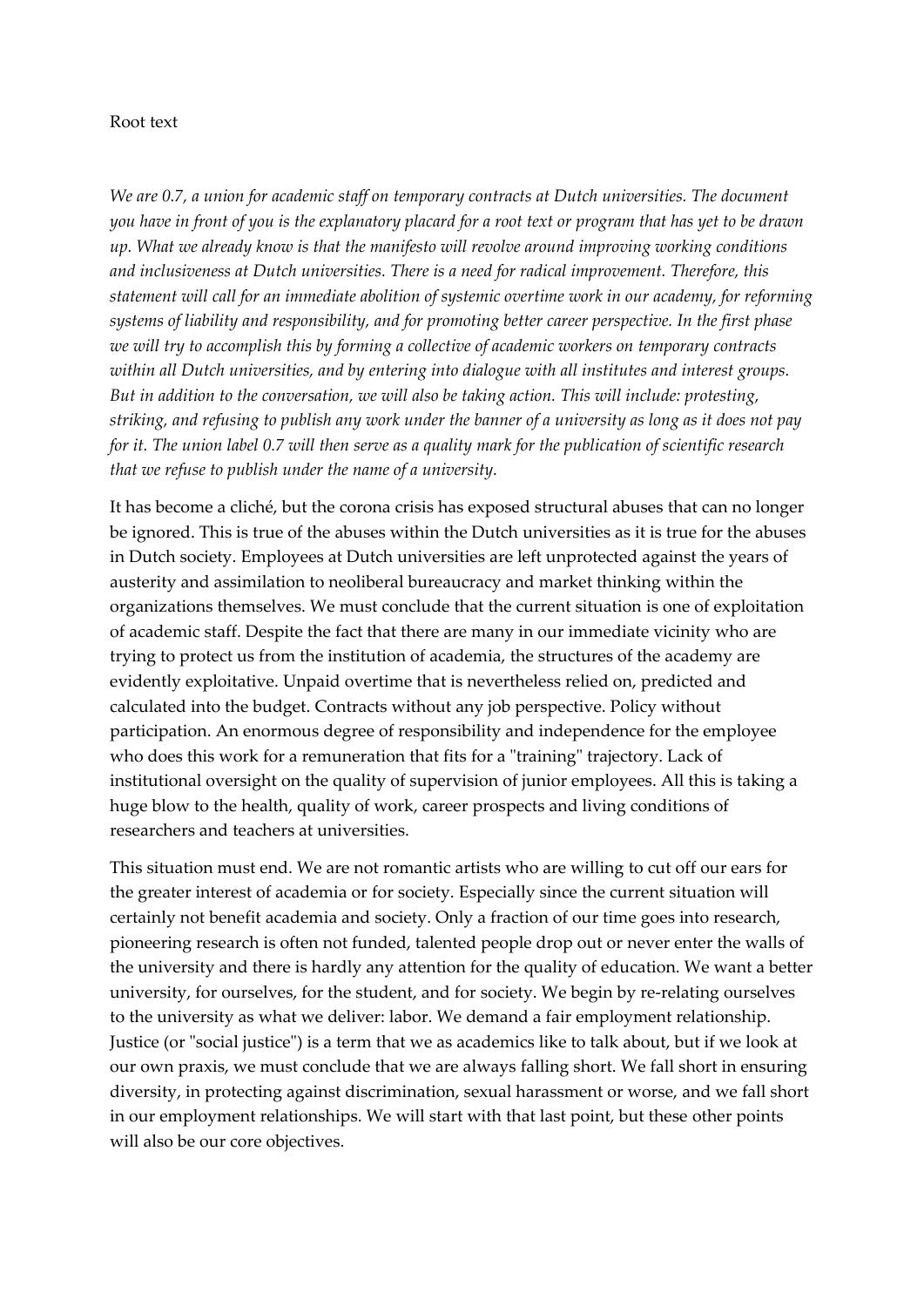The complaint is simple. Labor rights do not seem to apply to us in practice. We don't get paid for much of our labor. We are forced to work unpaid overtime. Moreover, we are not the proprietor of our intellectual labor, both our research and our education work are owned by the university. We don't have the job perspective that would suit our functions, and the structures to discuss and change these perspectives are missing. The university, and with it academia, relies on its ignoring the labor rights of academics at the start of their career, and of employees on temporary contracts. This is systemic. No coincidence. Not an incident. But structural and conscious. Moreover, for the people who do the work, the teaching and research staff (and we do not exclude that other groups such as facility staff also have to deal with these problems), it is impossible to raise these problems with the people who are responsible. Because of the typically neoliberal spread of liability over a number of bureaucratic processes, procedures, organizations and managers, it is practically impossible to address those who make the decisions.

Our supervisors, managers, promoters, senior researchers and so on, are not the ones who knowingly allocate too little DCU per course, who draw up our salaries and contracts, or who have designed the extensive feedback or expense claims systems. They are trying to keep us out of the wind. But we believe that this is not enough. They fail, as we ourselves fail, by maintaining a system that eats us up. With that we are all partly responsible for all people who fall outside of this system, because they could not sustain it and fell ill, or because they did not have the resources or privileges that the survivors have. What is the point of another diversity committee if the position of scientist is reserved exclusively for people with the privilege of cultivating a career on their own resources and time?

There are already many trade unions, many interest groups, many participation mechanisms, and one of our main goals is to look for partnerships with these. Ideally we will have to conclude that we are not needed and that we can join within an already existing organization. However, so far all these organizations have not been able to prevent or remedy this situation. The hierarchical structure of our universities does not allow for internal participation and influence. There is hardly any possibility of democratic participation, and there is too little independent supervision. Careers can only be made by building a good network and this is what makes it risky to adopt a critical attitude. Also during the corona crisis, participation appeared an impossibility. When making decisions about, for example: keeping offices open, contributing to solutions, extending contracts, preventing mental illness, the online training of new employees and the hours spent on putting education online was not discussed with the employees. We get stuck in procedures, emails from support staff that have no responsibility, claims of money shortage (we call it priorities) and mindfulness courses. Sometimes there was help, sometimes there were resources or there was attention, but always from an involved person, or one hub / collective / department that tried to "make the best of it". Structurally as organization, as universities, and as academia, it fell wildly short, as it has done for so long, and will continue to do. It's bad now and it won't get better by itself. In any case, not by doing only what has already been done. The undemocratic and hierarchical structures also cause an enormous lack of diversity and inclusivity. That is why we see room for a new organization. One that works as